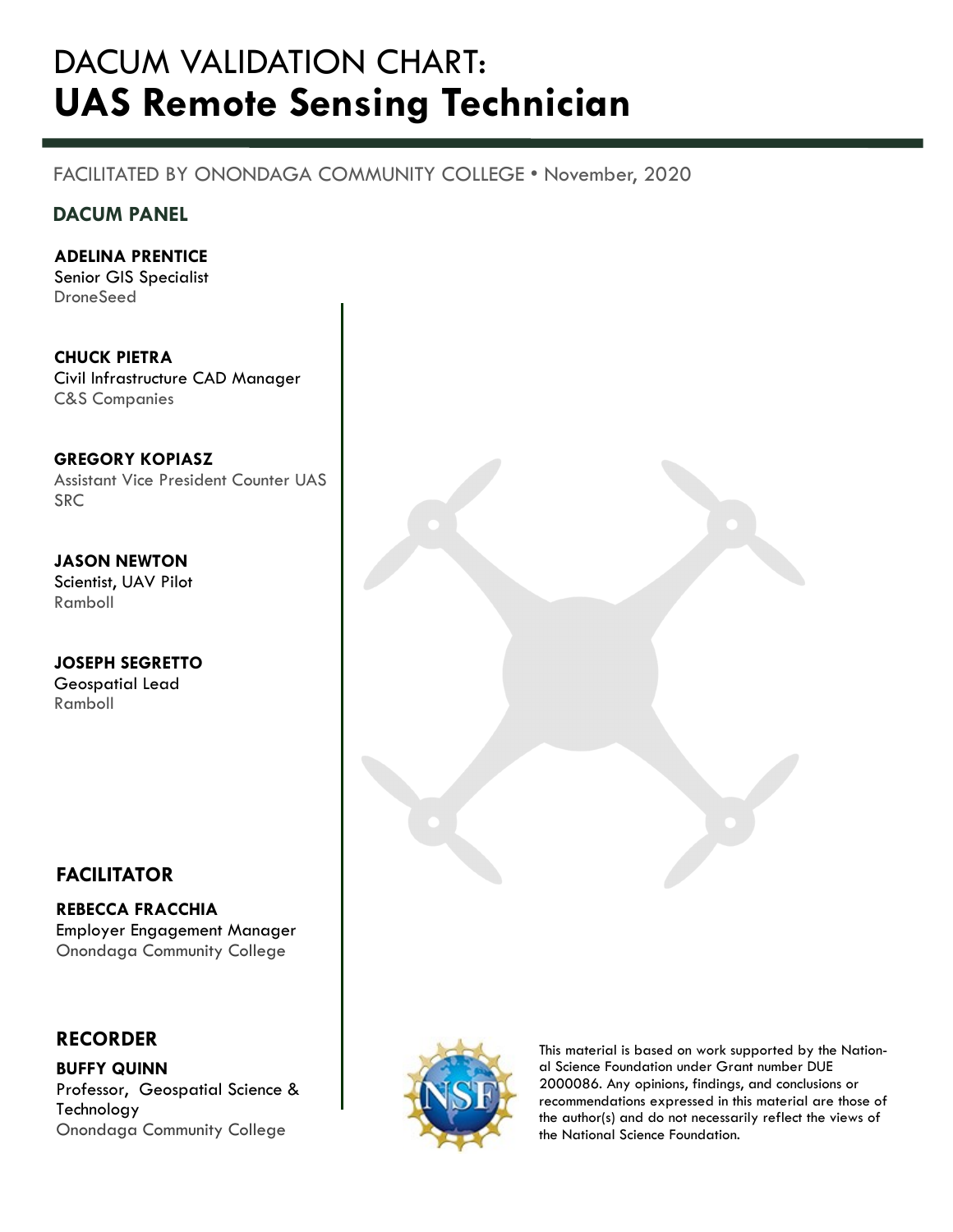## DACUM Validation Chart for UAS Remote Sensing Technician

Occupational Definition: A UAS Remote Sensing Technician assists in the collection, processing,

### Duties Tasks

distribution and preliminary analysis of remote sensing data collected by UASs by supporting the efforts of UAS pilots and senior data analysts in planning, operations and data processing to produce accurate and precise spatial data deliverables in a timely manner for use in geographic information systems (GIS) or other data visualization platforms.

| Provide<br>A Pre-Flight                                          | A1<br>Coordinate pre-flight<br>site visit logistics                 | A2<br>Prepare required FAA<br>waivers (if necessary) | A <sub>3</sub><br>Plan flight route                                  | A4<br>Calculate duration of<br>flight   | A <sub>5</sub><br>Prepare UAV for<br>flight                              | A6<br>Charge UAS<br><b>batteries</b>                     |
|------------------------------------------------------------------|---------------------------------------------------------------------|------------------------------------------------------|----------------------------------------------------------------------|-----------------------------------------|--------------------------------------------------------------------------|----------------------------------------------------------|
| <b>UAS Support</b>                                               |                                                                     |                                                      |                                                                      |                                         |                                                                          |                                                          |
|                                                                  | A7                                                                  | A8                                                   | A9                                                                   | A10                                     | A11                                                                      | A12                                                      |
|                                                                  | Identify mission<br>accuracy requirements                           | Implement ground<br>control                          | Generate pre-flight<br>map and<br>documentation assets<br>for pilots | Check weather forecast                  | Identify obstacles<br>and/or terrain<br>hazards                          | Conduct pre-flight<br>safety inspection                  |
|                                                                  | B <sub>1</sub>                                                      | B <sub>2</sub>                                       | B <sub>3</sub>                                                       | <b>B4</b>                               | <b>B5</b>                                                                |                                                          |
| Provide<br><b>B</b> In-Flight<br><b>UAS Support</b>              | Evaluate current<br>environment (airspace<br>and ground) conditions | Collect physical/<br>environmental samples           | Assess current weather<br>conditions                                 | Support PIC as needed<br>during flight  | Exchange charged/<br>uncharged UAS<br>batteries                          |                                                          |
|                                                                  | C1                                                                  | C <sub>2</sub>                                       | C <sub>3</sub>                                                       | C <sub>4</sub>                          | C <sub>5</sub>                                                           | C6                                                       |
| Provide<br>C Post-Flight<br><b>UAS Support</b>                   | Provide post-flight<br>pilot support                                | Evaluate data quality                                | Report sensor<br>validation status                                   | Create back-up of<br>flight data        | <b>Inventory UAS</b><br>equipment                                        | Perform post-flight<br>UAS inspection and<br>maintenance |
|                                                                  | C7                                                                  | C8                                                   | C9                                                                   | C10                                     |                                                                          |                                                          |
|                                                                  | Disassemble and pack<br>UAS and equipment                           | Record flight logs and<br>paperwork                  | Transfer data to GIS<br>database                                     | Execute post-flight<br>data processing  |                                                                          |                                                          |
|                                                                  | D1                                                                  | D <sub>2</sub>                                       | D <sub>3</sub>                                                       | D <sub>4</sub>                          | D <sub>5</sub>                                                           | D6                                                       |
| <b>Manage Spatial</b><br>D<br>Data                               | Clean remote sensing<br>data                                        | <b>Extract spatial</b><br>information                | Conduct spatial/non-<br>spatial analysis (raster<br>and vector)      | Store files in<br>established structure | Classify data into<br>appropriate category<br>(photogrammetry,<br>lidar) | Update spatial meta<br>data                              |
|                                                                  | E1                                                                  | E <sub>2</sub>                                       | E <sub>3</sub>                                                       | E4                                      | E <sub>5</sub>                                                           | E6                                                       |
| <b>Process Spatial</b><br>E Data /Develop<br><b>Deliverables</b> | Perform QA/QC of<br>data sets                                       | Execute pre-developed<br>test scripts                | Generate spatial<br>statistics                                       | Perform heads-up<br>digitizing          | Create image data                                                        | Create maps and<br>figures                               |
|                                                                  | $E7$                                                                | E8                                                   | E9                                                                   |                                         |                                                                          |                                                          |
|                                                                  | Create point clouds                                                 | Classify point clouds                                | Develop mesh data<br>sets                                            |                                         |                                                                          |                                                          |
|                                                                  | F1                                                                  | F <sub>2</sub>                                       | F <sub>3</sub>                                                       | F4                                      |                                                                          |                                                          |
| Perform<br>Administrative<br><b>Tasks</b>                        | Maintain flight<br>credentials                                      | Distribute digital<br>products                       | Document hardware<br>maintenance                                     | Finalize flight logs                    |                                                                          |                                                          |
|                                                                  |                                                                     |                                                      |                                                                      |                                         |                                                                          |                                                          |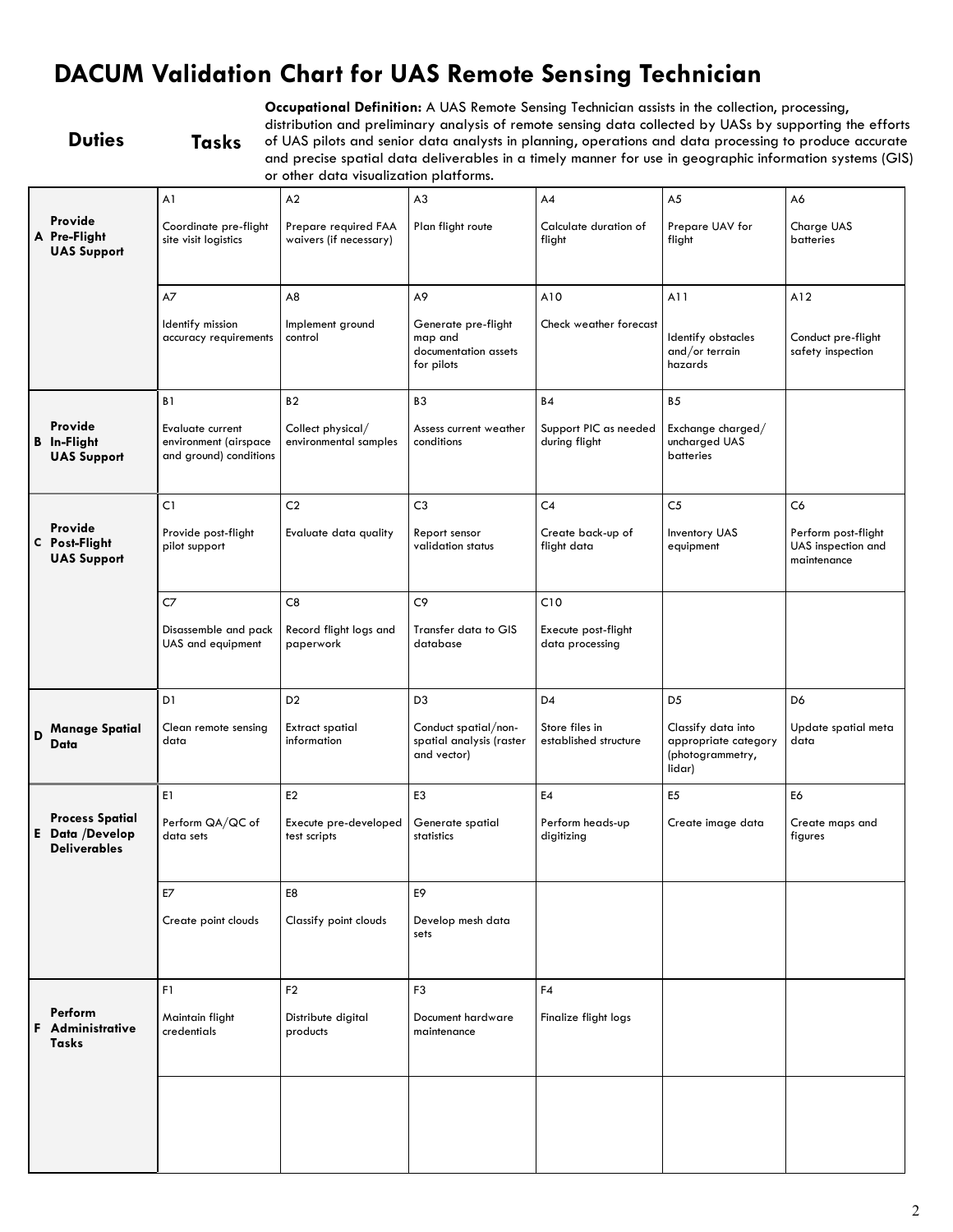### Knowledge & Skills Tools & Equipment Traits & Behaviors

- · Application specific knowledge (forestry, public safety, agriculture, constructions, etc.)
- · Basic programming (VBA, SQL)
- · Basic statistics
- · Basic trigonometry
- · Business communication
- · Cartography
- · Data manipulation techniques
- · Datum transformations
- · FAA regulations
- · GPS principles
- · Histograms
- · Knowledge of pre-flight conditions
- · Knowledge of spatial data structures
- · Land surveying basics
- · Managing large data sets
- · Map projections
- · Photogrammetry basics
- · Photogrammetry techniques
- · Raster data analysis
- · Software and hardware management
- · Spatial thinking
- · Spectral signatures (reflectance)
- · Understanding needs of pilot-in-command
- Hardware
- · Laptop · PC
- · Tablet
- · UAV
- · UAV controller
- 

### Software and Apps

- · B4UFly
- · Drone Deploy
- · FAA resources
- · Firmware for specific UAV
- · GIS software
- · Office Applications
- · Windows Operating System

### Data Sources

- · Esri.com
- · Industry-specific sites
- · State and local GIS data clearinghouse
- ·Aerial photographs
- ·Digital Elevation Models (DEMs)

### Licenses/Certifications

· Part 107 Preferred

- · Ability to follow checklists
- Accept constructive criticism
- Attention to detail
- Common sense
- **Cooperative**
- · Ethical
- · Multi-tasking
- · Mutual respect
- · Prints legibly
- · Self-disciplined
- Self-quality control
- · Spatial awareness
- Spatial aptitude
- · Teachable
- · Team player
- · Tech savvy
- · Troubleshooter
- · Visual interpretation
- · Willingness to learn
- · Work independently

### Physical Attributes

In order to perform the necessary functions of the job, the worker must be able to:

- · Sit for 6 hrs (with breaks and lunch)
- Lift up to 15 lbs. without help
- Hear, or use appropriate accommodation to communicate with people via phone/in-person
- Read information on computer screen legally blind is OK, must be able to use computer screen
- · Use hands to type (need enough dexterity and mobility to perform this function)
- Use hands to change batteries and perform UAV maintenance
- Able to see and distinguish colors

### Future Trends

- Cloud computing
- Software as Services (SAS)
- · Remote work
- Augmented reality
- · BIM—building information modeling
- Crowd sourcing
- Freeware/Open source software
- · Beyond visual line of sight
- Inspections using UAS
- Operations over people

## Acronyms Used

Please note: This DACUM panel was convened virtually during the global COVID-19 pandemic in 2-hour Zoom meetings held on three days in November of 2020. The use of a virtual DACUM panel was necessary because many people (including the industry panelists) were having to work remotely. Social distancing requirements were also in place, making an in-person

3

- · DEM : Digital Elevation Model
- · GIS : Geographic Information System
- · GPS : Global Positioning System
- · Lidar : Light Detection and Ranging
- · RS : Remote Sensing
- · SOP : Standard Operating Procedure

DACUM session unsafe and impossible.

- · SQL : Structured Query Language
- · UAS : Unmanned Aerial System
- · UAV : Unmanned Aerial Vehicle
- · VBA : Visual Basic